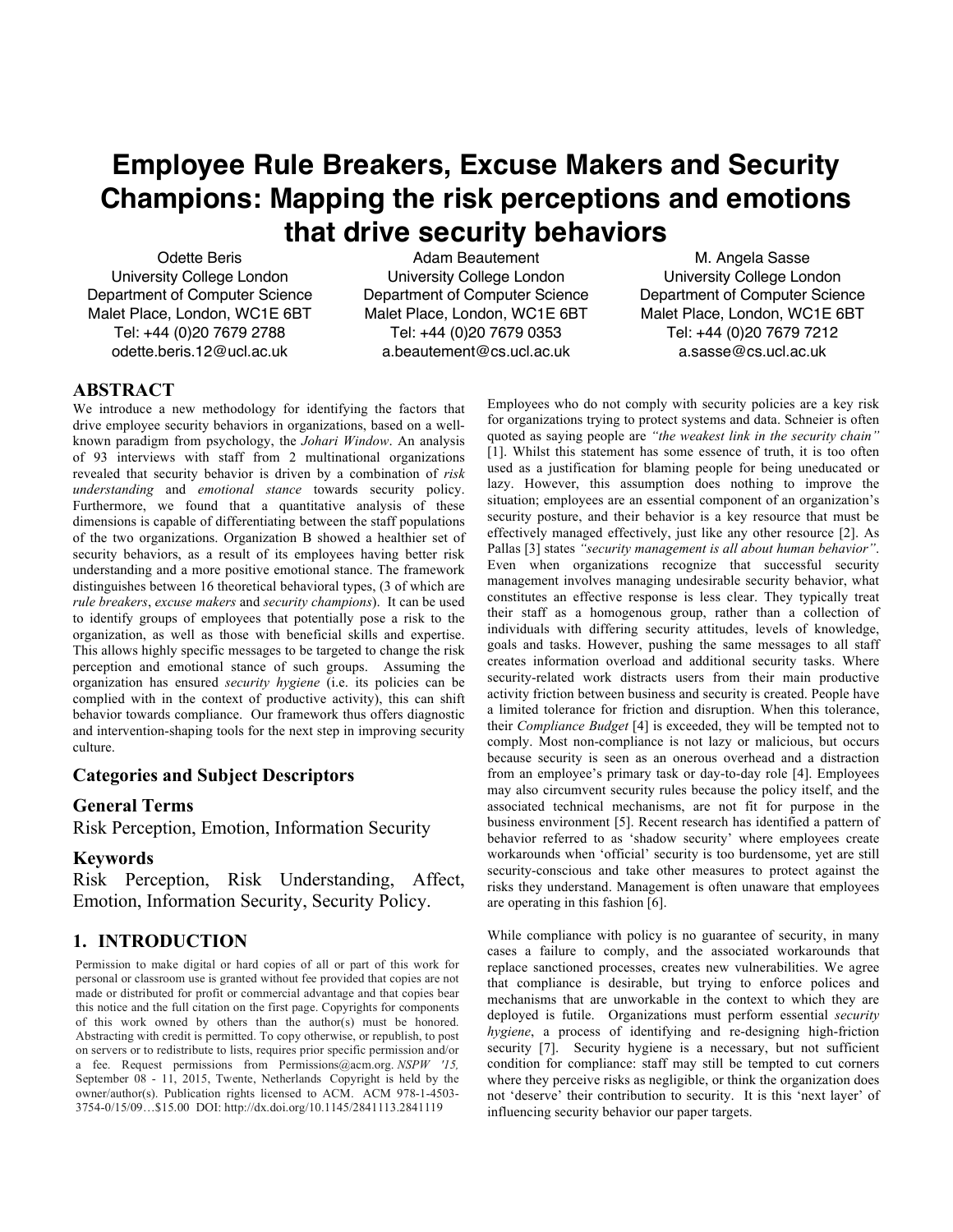Security managers typically only consider lack of knowledge specifically not appreciating the severity of a risk as a driver of security behavior. Thus, their current efforts in 'security education' consist of repeating all policies and rules to everyone. This is the equivalent of shouting louder at someone who does not understand your language; we need a smarter, targeted approach if we want to meaningfully change behavior towards manageable compliance.

For that, we must consider the factors that shape employee perceptions of risk and security, and recognize that these may suggest behavioral types. Being able to systematically identify and categorize meaningful heterogeneous characteristics within an employee population represents a critical first step. Measures of behavioral types in the social sciences focus on aspects of personality, and do not consider knowledge or expertise. None of these factors in isolation are sufficient, but combining them can facilitate effective targeting. In particular the perceived *cost* of security compliance does lead to emotional, or *affective* responses to security requirements amongst employees. These emotional responses consciously or unconsciously shape employees' general attitude towards security, and their risk perception. Risk perception is also based on an individual's skill at assessing risk, backed by the relevant information or knowledge they may have. Thus, security behavior results from 1) an individual's affective responses to security, and 2) their competence in assessing risk. Organizations with a healthy security culture are likely to have high levels of risk understanding, combined with positive emotion towards security.

The specific aim of this research is primarily practical in nature; our goal is to provide organizations with a means of capturing the dynamic between staff affect and risk understanding, and categorizing the resulting behavioral types. This will allow organizations to monitor the 'health' of their security culture and identify areas of both strength and weaknesses. The information gathered can be then used to target risk security communication messages, security training and/or information security policies more adaptively and to greater effect. In this paper we suggest a framework for assessing types of employee security behavior based on their emotional response to security, the background for which we review in Section 2, and their degree of risk understanding. Our framework is based on a revised version of the Johari Window [8], which we review in Section 3. An empirical basis for this work is provided by an analysis of 93 interview transcripts taken from two separate organizations. In Section 4 we test our approach on this corpus of interviews, seeking to identify differences between them which a security manager should take in to account. Our findings, and a discussion thereon, are presented in Sections 5, 6 and 7.

# **2. BACKGROUND**

Existing psychological research explicitly links emotion with risk perception, suggesting that emotion plays a fundamental role in influencing perceptions of risk [9]. Slovic argues that individuals' positive and negative feelings about an event, referred to as *affect*, are often experienced unconsciously by the individual yet play an important role in driving their risk perception and assessment and subsequent decision-making [10].

The affect heuristic is also applied to both conscious and subconscious modes of thinking. Kahneman suggests that we are likely to default to automatic and intuitive processing in risk assessments particularly under pressure, referred to as System 1, rather than a more analytical approach, referred to as System 2 [11]. Security author Bruce Schneier, has also highlighted the importance of these two modes of thinking in relation to how individuals may assess security risk [12]. These systems of thought are as applicable to the information security context as anywhere else; individuals who prefer working in a non-compliant fashion may discount any potential security risks because a given security task requires too much effort [13]. Consequently, the "risk as feelings" hypothesis which emphasizes the impact of *emotional* rather than cognitive responses to judging perceived risks underpins our research approach [14]. It is also useful to mention the "affect as information" hypothesis [15] which posits that feelings *directly* impact decisionmaking under risk. The affect-as-information hypothesis predicts that feelings during the decision-making process influences individuals' choice of behavior [15], highlighting the importance of emotion in shaping risk assessments.

In relation to risk perception studies within the information security literature, Farahmand et al., developed a model based on the consequences and understanding of security risks [16] which attempts to integrate the affective components associated with risk assessment, reflecting the link in literature between risk decision-making and emotion. We go a step further and consider emotion and risk understanding as separate dimensions.

In particular, this work is inspired by an existing framework, the Johari Window [8]. In its original form [8] the Johari Window is a psychological framework used to facilitate a better understanding of an individual's relationship with themselves and others. It takes the form of a 2 x 2 grid which expresses four states of awareness, combining what is known and not known by the self and what is known or not known by others. The Johari Window framework has been widely used in conceptualising risk in other domains such as space exploration for instance. Massie and Morris' risk model [17] builds on the Johari Window to explore how known and unknown information influences decision-making under conditions of risk.

Of specific relevance to the development of our framework, the BSG, are the four states of awareness incorporated into the Johari Window which are referred to as: Open, Blind, Hidden and Unknown. Briefly, the Open area refers to what is known by both the self and others, the Blind area refers to what others know about the person but they are not aware of themselves, the Hidden area refers to what the person knows about themselves but others are not aware of and finally the Unknown area refers to what is not known by self and others. We considered that the quadrants of the Johari Window, Open, Blind, Hidden and Unknown offered us a basic heuristic to express the employee's style or mode of security behaviour.

Given that this work aims to better understand the relationship between individuals and organizational security policy, the quadrants of the Johari Window provides a useful framework to represent differences in security behavior. However, though the Johari quadrants enabled us to express different modes of employee security behaviour, we had to discard the Johari Window axes relating to the self and others, since this did not fit our model. Figure 1 presents a revised version of the Johari Window [8], our prototype psychological framework, referred to as the Behavioral Security Grid (BSG) for the purposes of this research. This is discussed further in Section 3.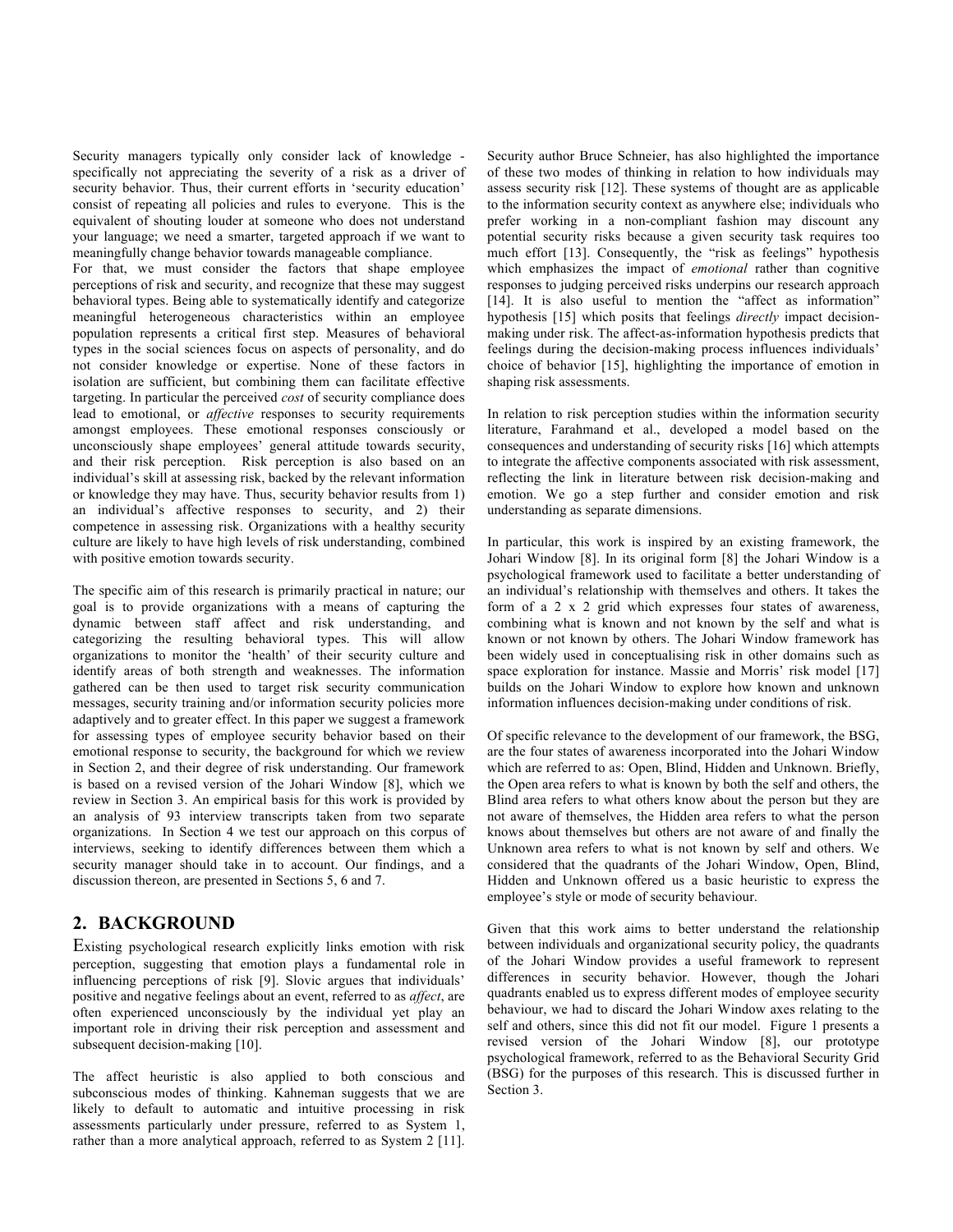# **3. METHODOLOGY**

To provide an empirical grounding for our framework we analyzed 93 semi-structured interviews. These were randomly sampled from a larger corpus of interview data collected by researchers at UCL as part of a study looking at security behavior in organizations. While these interviews have been previously used as the basis for published work [18][6] they were re-analyzed completely for this work and no prior coding was used. The interviews were undertaken at 2 major multinational corporations; Company A, a utility company, and Company B, a telecommunications organization. The participants represent a vertical cross-section of employees of both companies, consisting of varying seniority and departments, including IT and Operations. Confidentiality and anonymity were assured, in line with the principles of ethical research and in order to promote an open and frank discussion. As the interviews were not conducted expressly for this study the questions focused more generally on security attitudes and behaviors. As a result any statements made during the interview that express either risk understanding or an affect toward security formed a natural part of the conversation, rather than being directly elicited. This assists in avoiding biases which may otherwise exist, ensuring the data set more closely represents real-world views.

Of the 93 interviews 48 were conducted at Company A and 45 and Company B. Each interview was independently coded by two researchers and the analysis was split into two stages. The first stage of qualitative analysis used Applied Thematic Analysis [19] where the authors' coded inductively, working independently to identify themes related to security behavior. This process generated a large list of codes, many of which were duplicated between authors, or represented very similar concepts. This led to the second stage of the analysis where the authors worked collaboratively to reduce the codebook to a more usable size by deleting duplications and grouping similar codes together. This collaborative approach allowed the authors to resolve any disagreements in code types of application. The result was a list of less than 20 core code families that could be used to delineate different aspects and levels of the relevant concepts. Most significantly, based on this first stage of coding, we identified two major themes relating to employee risk understanding and their emotional responses to security. These themes around affect and risk perception added additional insight in to understanding how employees' perceived their own security behavior. As such, emotion and risk themes formed the basis of our methodology.

It was at this point that we also recognized the potential value of the Johari Window [8] as a framework to better understand security behavior. From the initial coding process, we observed that security behavior seemed to be broadly consistent with the Johari Window quadrants (Open, Hidden, Blind and Unknown) allowing organizations a simple heuristic to classify behavior. For instance, staff that fit in to the 'Open' quadrant reported security behavior that was openly aligned with security policy and security-related tasks. They demonstrated an understanding of security risks and held a generally positive view about security, based on a mutual understanding of security requirements. Others were behaving inconsistently with the policy because primarily they were not aware of the risks (the Blind quadrant), or else because they understood the risks but were negative about the security provision in their organization (Hidden). As previously mentioned, hidden security behavior has been referred to as 'shadow security' [6] where employees may engage in circumventing security policy in order to achieve their primary task. The unknown quadrant is where the employees believe organizational security is poor, while being unaware of many risks themselves. As such it is likely to be sparsely populated, unless risks that were unknown to all parties are identified retrospectively.

We were also interested in the Johari Window's use of two dimensions to inform resulting behaviour – in particular that categorisation in to one of the quadrants is based on a comparison between how the individual perceives themselves and knowledge contained within the environment. Having identified emotion (something personal to the individual) and risk (an aspect of the environment) as two key dimensions in the interviews the Johari Window offered a natural synergy that we set out to explore.

# **3.1 Revising the Johari Window**

While the Johari Window [8] offers us a starting point for categorizing members of a population it has no capacity to offer a more granular analysis beyond its four quadrants. Additionally, the spatial relationship between the quadrants lacks significant meaning and there is no way of organizing individuals within the quadrants themselves. What does it mean to be more or less 'Open'? How can we determine this and what are the implications? Johari in its current form cannot tell us. In order to address these limitations we assigned a set of axes to the Johari framework that would allow us to create meaningful spatial relationships. First and foremost this meant reorienting the Johari Window such that the 'Open' quadrant now occupied the upper right, as would seem more intuitive under a typical Cartesian topology (see figure 1).

Having recognized that end user behavior is the resultant of emotion or affect (see section 2), and competence, as described by their ability to recognize security risks, we utilize these two concepts as the basis of our axes. The emotional dimension we label as *'Affective Security'* (AS). AS deals with the individual's emotional response to security, as represented by the organization's security policy. It is worth noting at this point that for the purposes of this paper we do not consider the quality of an organization's security policy, assuming that the policy is an effective one, thus making 'security' and 'security policy' interchangeable. AS is assigned to the y-axis.

The dimension of competence we label as *'Risk Understanding'* (RU). RU denotes the individual's ability to accurately perceive the existence and severity of the risks associated with the actions they take themselves, as well as those they observe in the surrounding environment. RU is assigned to the x-axis. The application of these axes, along with the re-orientation of the window, results in the Behavioral Security Grid (BSG), as seen in figure 1.



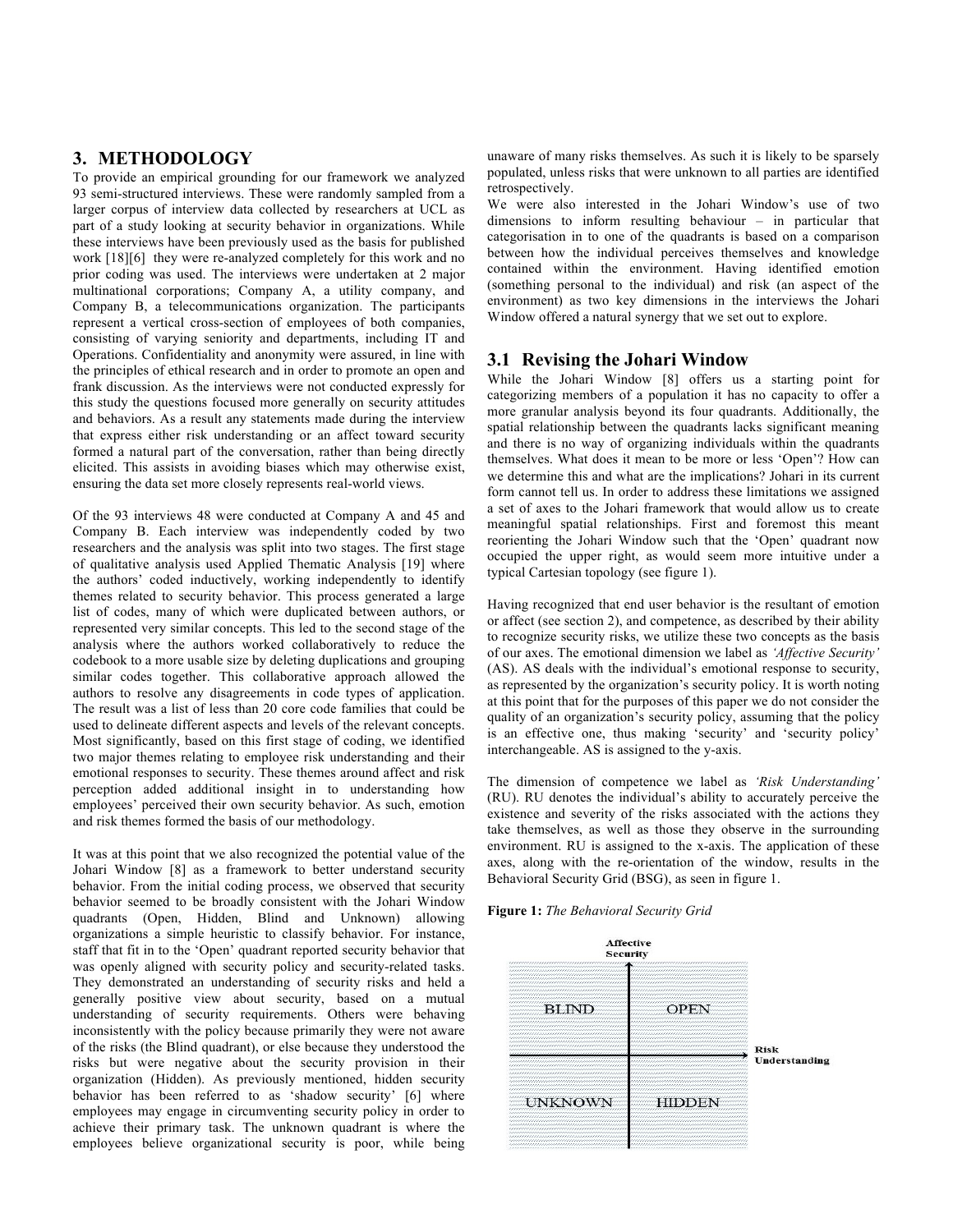After developing the BSG framework we moved on to the second stage of our analysis, using the revised Johari Window to categorize members of two different organizations in order to identify differences between their populations. As we now wished to code for AS and RU specifically, rather than looking for general themes, we adjusted our coding strategy. Now we reanalyzed the transcripts, only coding statements that contained either affective content, or an indication of risk understanding. This required us to first create definitions for AS and RU.

## **3.2 Affective Security**

In order meet our goal of being able to spatially locate individuals within the BSG we need to be able to position individuals along the AS. As such we considered the characteristics of both strong and weak positive AS, and strong and weak negative AS, and the sort of phrases and terminology they might use. These are discussed below:

• **Strong Positive (AS++):** these individuals regard security as their personal business and responsibility. In addition they feel that the organization has effectively designed and implemented its security strategy. They may also act as leaders and have the capacity to positively influence those around them. We categorized statements as AS++ if they contain a clear indication that the individual personally takes action to comply with, or support, the security policy of the organization, such as adopting practices aligned with the policy, or challenging non-compliant practices they observe in their environment. Statements containing strong positive language, such as *"this was very important,"* or *"security in this case was essential,"* even when not linked to an instance of individual behavior, were also included.

• **Weak Positive (AS+):** Individuals in this category show a positive inclination toward security and therefore statements reflecting a reasonably, but not strongly, positive stance will be coded weak positive. In some instances, while they express a view that organizational policy is useful, they do not necessarily see it as their personal responsibility. They appreciate the need for security in a general sense but are less likely to take personal initiative to ensure security. We coded statements as AS+ where they expressed a favorable view of security but did not report action taken personally by the participant such as, *"We have shared drives for a reason. I saw a lot of that, so I think people are getting better".* Another exemplar from the transcripts describes how the interviewee noticed a colleague challenging someone about their security pass: *"people are aware,…I saw it once that, um, the guy in front of me actually stopped another person and said, 'Hey, you have to use your badge.'"* This demonstrates that the interviewee recognised good security awareness and practice but didn't necessarily adopt those behaviours personally. Thus, coding for the weak positive category included statements made about peers, whether supporting their positive security practices or criticizing negative ones.

• **Weak Negative (AS-):** Individuals making these statements think security processes are useful to the organization in the abstract, but when it comes to applying personal effort to the task they frequently make excuses. These typically take the form of saying security tasks take up too much time, or effort, because organizational policy is not as effective as it could be. Statements were coded as AS- where security was referred to as a hindrance or burden, although not something that should be circumvented if possible, for example, *"I've had some problems where I need to get* 

#### *files from external companies".*

• **Strong Negative (AS--):** Individuals making strongly negative statements are typically highly frustrated by the current security policy and seek to implement ad hoc workarounds that minimize their involvement with it. By taking direct action on their own behalf they may also set unwanted precedents for others (particular those falling in the weak negative category). Statements were coded as AS-- where they contained examples of intentionally circumventing the policy, such as, *"everybody I know either has a cheat sheet or something written down, all their passwords, because there's just too much".* As in some cases a sufficiently comprehensive security implementation prevents the possibility of workarounds we also include statements that expressed a desire to circumvent, even if it was not actually feasible to do so. Statements that contained strong negative language regarding security were also included.

During the coding process each statement with emotional content relating to security made by the interview participants were assigned one of these codes.

## **3.3 Risk Understanding**

As with AS, in order to position individuals on this axis we considered the characteristics of strong and weak, and positive and negative aspects of RU. These are discussed below:

• **Strong Positive (RU++):** Individuals in this category display a comprehensive understanding of risk factors, including the ability to understand the causal relationship between their actions, risk, and any associated outcomes. Statements were coded as RU++ where they showed that the participant understood not only that a risk exists, but what causes the risk and the impacts associated with it being realized, such as, *"I think the biggest concern around [a system] is really the malicious attacker who is looking to get full access all the way into the operation center. You've now potentially provided a direct path".*

• **Weak Positive (RU+):** Here the existence of risks is recognized but individuals are less clear about what causes them, or do not demonstrate an understanding of the relationship between their actions and the risk (or its mitigation). Statements were coded as RU+ where risks are correctly identified, either explicitly or implicitly, but no further discussion is offered as to their causes or impacts, for example, *"Even though we're using it less and less now, you have to print out stuff and it just sits there and, you know, it's not safe".*

• **Weak Negative (RU-):** Individuals in this category are characterized by omissions in their ability to recognize risk. While what knowledge they do claim to have may be accurate, it appears incomplete, leading them to make errors in judgment, or be uncertain as to how to proceed in a given situation. Statements were coded as RU- where the participant does not mention common risks when discussing courses of action, or demonstrates uncertainty. Unusually, this required an element of researcher discretion and understanding, as we used our own knowledge of risks to identify when participants were not demonstrating the expected level of risk awareness. We assume that if no risk is mentioned that the participant does not currently recognize that the risk exists, although they may do when prompted on the topic. Statements expressing a lack of knowledge on the part of the participant, such as *"I don't know what the clear desk policy is,"* were also included here.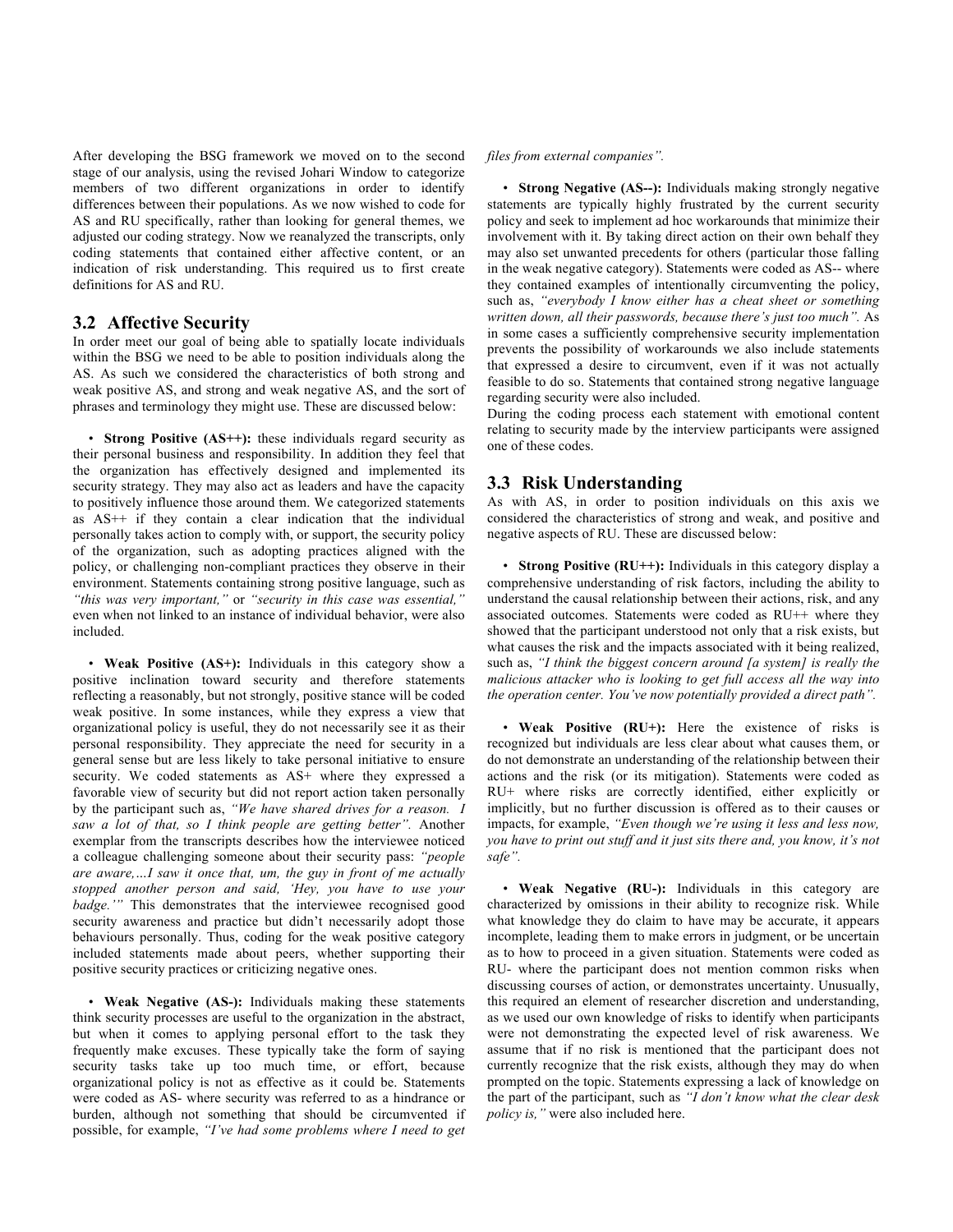• **Strong Negative (RU--):** Individuals in this category actively hold misconceptions about risk, they do not just fail to mention that they exist but make statements that are incorrect. RU -- statements are exemplified by individuals that believe they are right while making significant mistakes. Statements such as, "*I guess it is not too serious if it leaks out,"* where participants dismissed a known risk as unimportant, or not present, were assigned this code.

To ensure qualitative coding consistency, code review meetings were conducted with other members of the research team to discuss the various definitions used for RU and AS. Codes were then applied to the interview transcripts using the ATLAS.ti software package.

## **3.4 Code Tallies**

To begin locating individuals within the BSG the codes assigned to each participant needed to be condensed into a single RU and AS score that reflected the security behavior of that participant. We adopted a relatively simple method of obtaining the scores for each participant; the codes relating to the AS and RU axes were summed, with strong statements being worth twice as much as weak statements. Therefore:

AS or  $RU = 2$ (strong positive) + (weak positive) – (weak negative) – 2(strong negative)

We decided not to normalize the AS and RU scores for each individual in order to preserve the differences in the frequency of codes between interviews. While normalizing the score would provide a measure of how strong each comment was on average, we took the view that code frequency was a salient factor in the analysis. Our assumption here is that participants with stronger affective security and risk understanding are more likely to have risk and security at the front of their mind, and therefore bring them up in conversation, generating a higher number of coded statements during their interview. The higher scores resulting simply from raw frequency of statements are therefore a reflection of this more active security-related mind set.

A weakness with this approach is that due to the absence of a 'neutral' code, the use of which we considered but ultimately decided not to use, participants making many strong statements evenly split between positive and negative will end up with a similar score to a participant making a few weak statements. We recognize that the assumptions we have made here may need to be revisited in the future in order to improve the sensitivity of the measure to cases like that described above.

## **4. RESULTS**

Using the above methodology 1874 codes were applied across the 93 interviews. The distribution of the codes is shown in tables 1 and 2.

**Table 1:** *Affective Security code distribution*

|              | <b>Company A</b> | <b>Company B</b> |
|--------------|------------------|------------------|
| $AS++$       | 113              | 342              |
| $AS+$        | 147              | 181              |
| <b>AS</b>    | 121              | 136              |
| $AS-$        | 16               | 32               |
| <b>Total</b> | 397              |                  |

**Table 2:** *Risk Understanding code distributions*

|              | Company A | <b>Company B</b> |
|--------------|-----------|------------------|
| $RU++$       | 119       | 249              |
| $RU+$        | 100       | 162              |
| $RU-$        | 64        |                  |
| $RU-$        | 10        | 10               |
| <b>Total</b> | 293       | 449              |

Using the code tallying method outlined above a pair of AS and RU scores were generated for each participant, allowing them to be plotted on our axes.

**Figure 2:** *Scatter plot of AS and RU for Company A*



**Figure 3:** *Scatter plot of AS and RU for Company B*





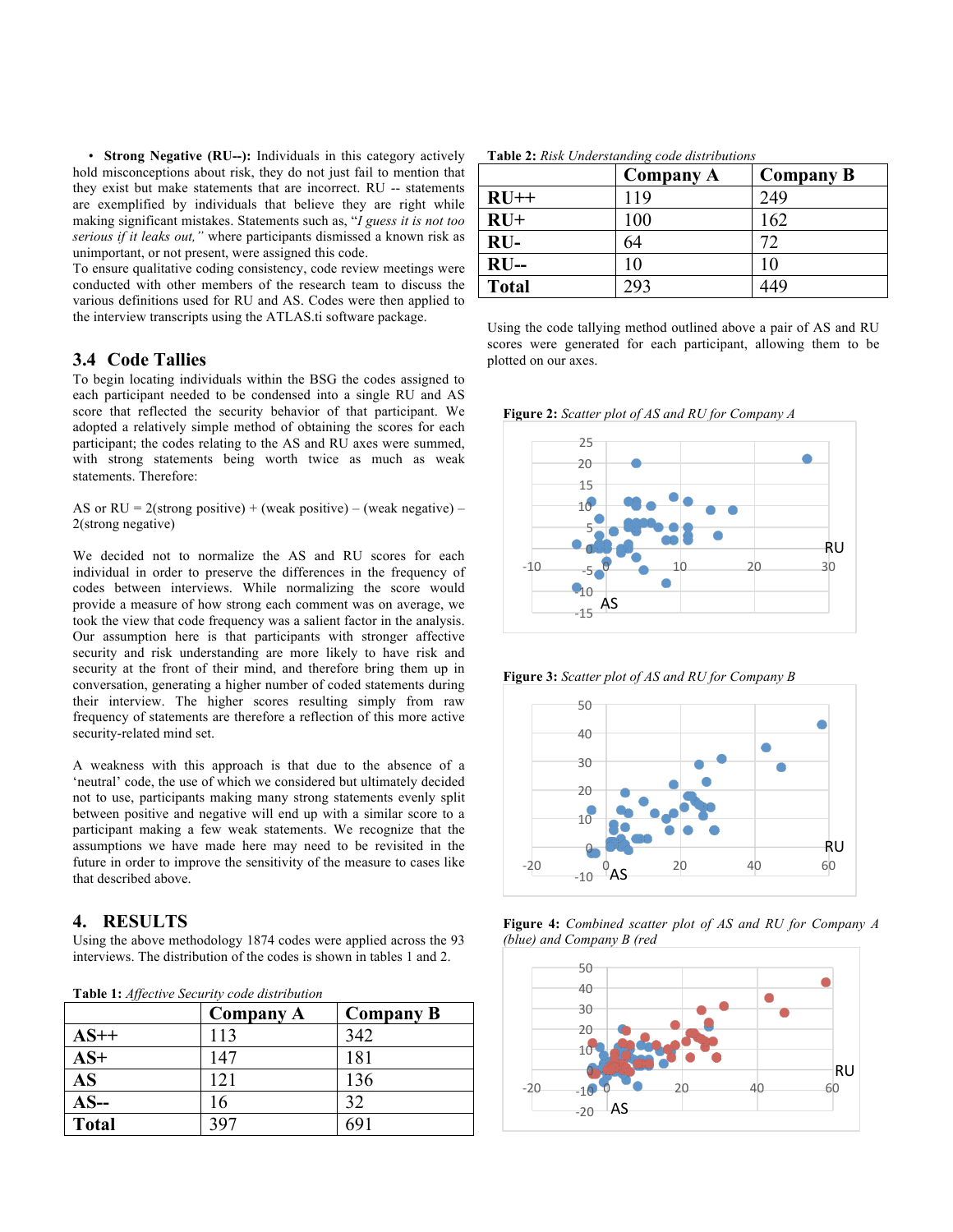In order to verify that a significant difference exists between companies A and B an independent samples Mann-Whitney U test was conducted to compare the strong positive, weak positive, strong negative and weak negative means of both AS and RU between companies A ( $n = 48$ ) and B ( $n = 45$ ). 4 significant differences were identified between the two groups:

For AS++ a significant effect of company was found (Company A and B means were 35.53 and 59.77 respectively;  $U = 516$ ,  $P < 0.05$ )

For RU++ a significant effect of company was found (Company A and B means were 37.63 and 57.43 respectively;  $U = 619$ ,  $P < 0.05$ ).

For RU+ a significant effect of company was found (Company A and B means were 41.24 and 53.41 respectively;  $U = 796$ ,  $P < 0.05$ ).

For RU-- a significant effect of company was found (Company A and B means were 42.06 and 52.50 respectively;  $U = 836$ ,  $P < 0.05$ ).

## **5. DISCUSSION**

Our method has identified a clear difference between companies A and B. The frequency of coding is higher for Company B, indicating that discussion of risk and emotive responses to security were more prevalent during the semi-structured interviews conducted at this organization. Employees of both organizations are predominantly found in the 'Open' quadrant, indicating that their cultures are on the whole positive about security. However, by separating AS and RU we are able to meaningfully compare how 'Open' the organizations were. Company B employees scored significantly higher in the positive categories of AS++, RU++ and RU+. This indicates an overall higher level of risk understanding, as well as an attitude toward security more closely aligned with organizational policy. Company B contains several individuals that scored unusually highly in both RU and AS, suggesting that they may represent security leaders that drive the culture within the organization. Company A lacks such standout individuals, and this represents the key difference between the two organizations. Company B did also score more highly in RU-- but it is likely this is a product of the small number of codes used (10 for each organization).

Our methodology has allowed us to meaningfully compare the two populations, but as yet does not afford us the power to make an objective assessment of a single organization as the range of the axes is determined by the organizations being assessed, rather than against a standardized scale. In part this is due to the size of the data set available, and the speed of the assessment. While interviews provide a rich source of anecdotal data they are not scalable to the size of a large organization. This yields a data set that is informative but lacks sufficient numbers to show clusters within the population, or to truly represent the organization as a whole. As such, our future work will be to develop a scalable metric that is capable of assessing a much larger population with the same time and effort investment. With the collection of multiple large data sets, a standardized axes will also be produced.

That said the interview data does provide us with examples of the sorts of behavioral types that a larger scale study is likely to identify. The strength of this approach derives from the use of the two dimensions of measurement, AS and RU, which form the axes of the grid. Having established that these are a valid means with which to differentiate between populations, we can extrapolate with some confidence from our earlier weak and positive definitions to consider the characteristics of each quadrant. We suggest the following 16 categories of individual, summarized in Figure 3 and discussed below, that are may potentially be identified within employee populations. Supporting quotations from the interviews are used throughout.

While our axes afford us the power to reason about the areas they encompass we do not suggest that all areas will be equally represented in any given population. Indeed we expect that clusters will form in a few common areas with, in particular, the 'Unknown' quadrant (bottom left) being sparsely populated. This is borne out by the application of a crude clustering approach to our data set. In order to subdivide the quadrants we considered the positive and negative scores for AS and RU separately and took the mean of each group. This gave us 4 values, which were then assigned to the interim lines, as shown in Figure 2. Individuals were then grouped into the types according to their RU and AS scores. For example, an individual with a positive AS score above the positive AS score mean, and a positive RU score above the positive RU scores mean, would be sorted in to the 'Champion' category, whereas an individual with a positive AS score above the mean but a positive RU score *below* the mean would be sorted in to the 'Follower' category. The distribution of participants is also shown in Figure 2. This is again a relative, rather than absolute, method of categorization, meaning that individuals scoring as Abdicators are doing so when compared to others in their organizations, rather than the wider range of possible behaviors. It should be noted that the following security types are purely theoretical extensions of the grid at this early stage of the work. It is intended in future work that they will be subject to further testing and validation.

**Figure 5:** *Categorization of types within the BSG*



# **5.1 Blind**

*1) Strong Positive AS & Strong Negative RU: "Gung Ho"*

Individuals of this type can pose a significant, if unintentional, threat to the organization. They see security as something they should be personally involved in, but are burdened by inaccurate risk perception. This may lead them propagate undesirable culture traits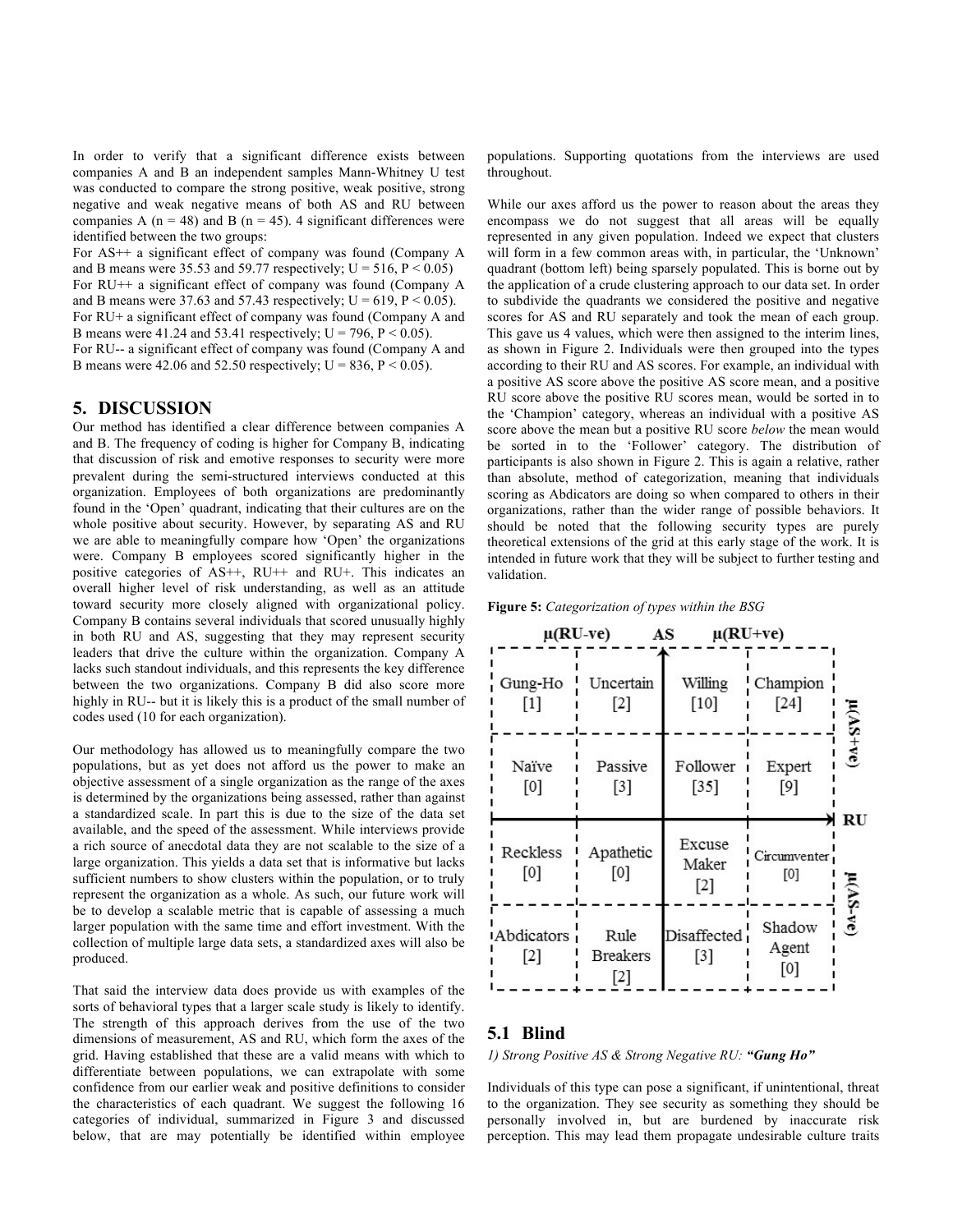as they will seek to take a leadership role, but will not have a clear view of what constitutes effective action. While they will be keen to follow the existing policy their lack of understanding regarding the risks it addresses may lead them to perceive some or all of it as arbitrary, increasing their likelihood of non-compliance.

When they do decide to use workarounds their misplaced risk beliefs may result in them pursuing options they believe to be safe but in fact create significant vulnerabilities. In the quotation below we can see that the participant maintains a "rule of thumb" that they believe keeps their data secure, however this causes them to store data locally on their laptop, where it is more exposed, than on the company's network drive.

*Interviewer:* "*So how do you decide what to put on locally and what goes on the network drive?"*

*Participant: "If it was really sensitive I would keep it locally quite frankly…it's my personal rule of thumb*"

## *2) Strong Positive AS & Weak Negative RU: "Uncertain"*

'Uncertain' members of an organization are strongly motivated by security. However, they are unaware of the risks they may encounter, leading them to be unsure as to why certain policies may be in place, or unclear as to the consequences of any potential workarounds. While they may wish to play a role in creating a positive security culture they lack the knowledge to consistently choose between good and bad, leaving them uncertain of where to place their effort. Their lack of certainty makes them less likely to take action, meaning they are less of a risk than 'GungHo' individuals. The following quote illustrates the essence of this type; they want to do the right thing but aren't sure what that might be:

*"I don't know what the guidance is on restoring passwords, no. Actually, I should probably find out to make sure I'm not in breach of it. But I suspect I probably am, 'cause they'd probably say don't write it down*."

## *3) Weak Positive AS & Strong Negative RU: "Naïve"*

AS+ individuals hold a generally positive outlook toward security, but are more likely to contravene security policy when it negatively impacts their primary task. Here this is combined with active misconceptions regarding what constitutes risky behavior. The risk for the organization created by this group is that, like others with a strong negative risk understanding score, their misconceptions regarding risk can lead them to adopt highly insecure behaviors, sometimes under the misguided assumption that they are acceptable. The following quote illustrates this attitude. The participant sees the password manager provided by the organization as a useful addition to their working day, but worries about its security. This incorrect assessment of the risks could lead them to use their own, less secure, approach of reminders.

"*There's this auto-sign in tool, I don't know what it's called. 'Remember Me', something like that. So it remembers your password for that thing, and I think that's useful and handy, but I also think it's a bit insecure."*

## *4) Weak Positive AS & Weak Negative RU: "Passive"*

Individuals in this group feel that security is necessary for the organization, although not something they themselves should have to put time in to. While they are aware of the policy they are not always clear why it exists, leaving them following rules by rote. Lacking strong convictions they are the group most susceptible to outside influences – if placed with 'Champions' they will pursue better habits; conversely if surrounded by frequent rule breaking they will likely follow suit. An organization can work to surround this group with positive influences, which will likely move them, at worst, to being 'Followers'. In the following quotation the participant recognizes that the laptop screen should be locked some of the time, indicating that they are aware of the need for security. However, they are uncertain as to when, and thinks that there are times it is acceptable to leave it unlocked, showing that they do not have a full grasp on why locking the screen is advised.

#### *Interviewer:* "*You're supposed to lock your laptop every time you leave your desk aren't you?*

*Participant: "Yeah I'd say most of the time, err but not all of the time I would say*."

Similarly, this following quotation also reflects a lack of risk understanding around locking screens, where the individual is inconsistent in their approach to security tasks because they lack understanding of what the risks actually are:

*"I do a little work and get some coffee or something, but if I go to the bathroom I don't put it on lock."*

**Suggested 'Blind' Interventions:** Those in this quadrant should be given targeted education and training. Most types, particularly the Gung-Ho and Uncertain, recognize the value of security but lack the knowledge to act appropriately. This knowledge can be drawn from training packages, or from others in their environment, such as 'Champions', where such individuals exist.

## **5.2 Open**

The 'Open' quadrant represents the part of the population where risks are known to both the organization and the individual. That is to say that an effective policy exists to address the risks faced by the organization and that the individuals understand these risks sufficiently to understand and comply with the policy.

## *5) Strong Positive AS & Weak Positive RU: "Willing"*

'Willing' individuals are those with a desire to take a full part in the security processes of the organization, but have only a limited understanding of the risks. In particular they do not fully grasp the causal relationship between their actions and the associated risks. This limits their ability to act securely in situations outside of those specifically covered by the policy. This also means they may lack the confidence to challenge non-compliance in their immediate environment, unless they feel they have the backing of clear rules, or the support of more senior members. Their weak risk understanding holds them back from being true leaders of a good security culture. In the following quote a member of staff discusses apprentices within the organization. While they strongly state that security is important they only relate it to the rules laid out by the policy, indicating that they may not understand the risks that have driven the policy.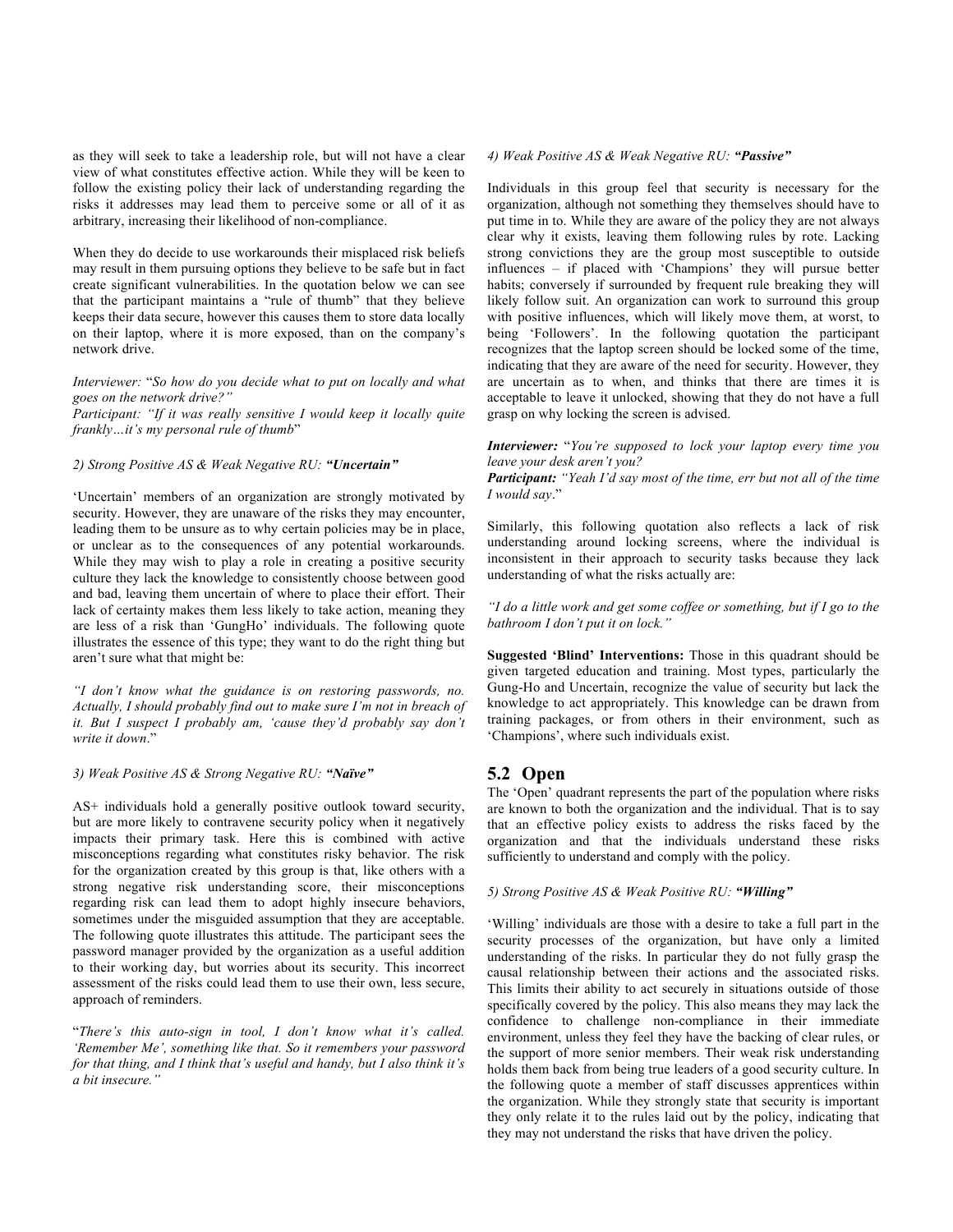*"They vary from about 16 right the way up to about 27, but they're not allowed to have a different view on security. There is a policy to be followed. That's the way it's done [here] and that's the way they need to do it."*

Another exemplar of the 'Willing' category is reflected in the following quote where the individual clearly demonstrates a strongly positive stance towards security whilst being less specific about associated risks:

*"I don't find security a problem, it's probably as rigid as it needs to be, I can't think of anywhere where there isn't security that there should be, let's put it that way. So from my point of view, I guess if I was a regular user of customer data, that's more sensitive than the kind of stuff I do, but nah I don't find it obtrusive, it's what it is, it's necessary, and I understand why."*

## *6) Strong Positive AS & Strong Positive RU: "Champion"*

'Champions' are ideal members of staff. They combine a high level of motivation regarding security with a good understanding of both the risks they are likely to face, and the implications of those risks. This makes them able to not only comply with policy, but ensure that they remain secure even in situations where no explicit policy exists, as well as carrying over good habits in to their personal lives. In addition, they will promote a positive culture around them, acting as security leaders with the ability to influence others. In the following quotation the participant discusses the use of social media and clearly demonstrates both an understanding of the risks involved in its use, and their own role in reviewing its use within their team, reflecting the attributes of a Champion:

*"If someone on my team was putting something negative on there then that would be something we'd have a full review on. You've got to be very conscious about what you're writing; all these things are stored and can be re-used. Basically you put in an evidence trail on something whereas when something's verbal, we could be having a conversation and nobody would be any the wiser."*

It is worth noting that an effective security culture does not require every member to be a security champion, only that a critical mass exists, sufficient to ensure that any insecure behaviors that crop up never take hold and become institutionalized. It is critical to understand that 'Champions' can only exist in organizations that have a policy worth championing! Policies that do not take in to account the business process of the organization, or those that overlook known risks, will not be promoted by 'Champions'. Under such conditions these individuals will attempt to remain secure even if this means going against the existing (ineffective) policy – placing them in the 'Shadow Security' category. This is illustrated in the following quote, in which the individual is positive about security but raises concerns about the security and privacy policy with the organization.

"*To be honest, I generally think we do a fairly good job around [business activity]. The only thing that I would say is that, going forward, I think we've decided to monetise the data we hold about people, which is going to be a very, very difficult thing to do without a leak in secure … leak in data, giving out too much data, or that side of things. The privacy of our customers, I think there's a very fine line; I think there's a bit of a balancing act coming up if we're going to go down that route*…"

#### *7) Weak Positive AS & Weak Positive RU: "Follower"*

Individuals in this group will follow the prevailing security culture within the organization, without taking much initiative of their own. They understand enough of the risks to see security as important, but are not sufficiently invested in the process to pursue secure options if they come at too high a cost to themselves. As a group they will likely form a large part of any well-developed security culture, providing a stable core of behavior as long as the policy is well communicated. However, 'Followers', like 'Passive' individuals, are easily influenced, and do not promote or maintain a positive culture. As such without the influence of 'Champion' or 'Willing' individuals they can over time adopt insecure habits. This is clearly illustrated in the quote below, in which the participant take a generally positive view of security, but states that the behavior of his colleagues is driven more by what others do than by their own motivations.

*"I think people generally follow the norm. We're sort of alright, but I wouldn't say we're security conscious. Round where I sit we all lock our desks, but … I don't think people say 'I'm going to come in and be security conscious.' They say, 'I'm going to come in and do what everyone else does.'"*

This category would also include individuals who, whilst reasonably positive about security, demonstrate weak awareness of both the risks and security policy, as evidenced in the following quote by their comment about security being 'common sense':

*"For me it's, this is a big organisation, it has a big security policy in place, but it's just, you don't know what it is, but you, you use common sense /okay/ that you're following rather than the policy that's on there, if you know what I mean…"*

#### *8) Weak Positive AS & Strong Positive RU: "Expert"*

'Expert' users possess the same level of risk knowledge as 'Champions' but are not as motivated by either security, or the organization, or both. This means that whilst they are inclined to see security as a positive part of the organization, their time and effort is more likely to be spent pursuing their own goals rather than seeking to promote a wider culture of security. Their own security practices will be technically competent but tailored to their own use. 'Expert' individuals pose no risk to the organization, which also has no pressing need to attempt to shift them to another category. However, the organization must be careful not to push these individuals past their Compliance Threshold [4] as they have the knowledge and skills to effectively circumvent the policy. The silver lining is that their understanding of the implications of their actions will likely lead them use workarounds that are relatively secure. The following illustrates the 'Expert' type as they are dismissive of the current policy while being fully aware of its technical limitations.

*"That's another thing, all the security, you can put all the security you want on the computers, but they're enforced by the network. I could just take my laptop home and plug it in to my wireless at home and do whatever I want on the computer and bring it back in."*

**Suggested 'Open' interventions:** rather than intervening to change behavior here the organization should look to take advantage of the positive attributes of the 'Open' quadrant, in particular Champion and Willing individuals, to influence others (such as 'Passive' members of staff) and drive forward culture change initiatives. This category of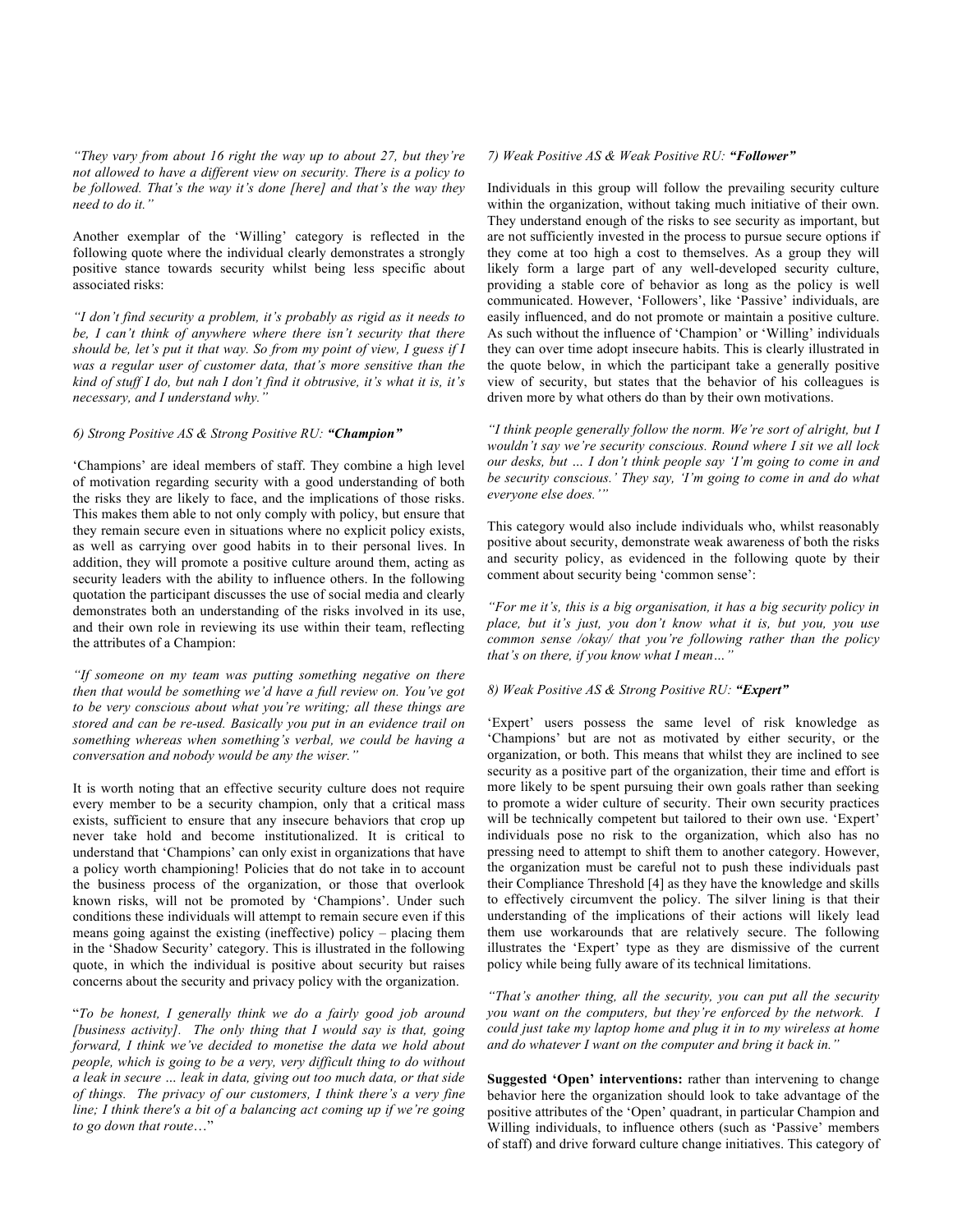behavior types illustrates the value of having the cooperation of members of staff when designing and implementing security.

# **5.3 Unknown**

## *9) Weak Negative AS & Strong Negative RU: "Reckless"*

Individuals in this category feel that security is more of a hindrance than a benefit to their primary task, while also actively misunderstanding what constitutes risky behavior. This makes them likely to seek workarounds, which may introduce significant vulnerabilities to the system as they do not have the necessary knowledge to understand the possible consequences of their actions. The following quotation from Company A exemplifies the 'Reckless' type. They are happy to reveal that they keep their passwords on a post-it note near their computer screen, and seem completely unaware of the risk this poses.

*Interviewer: "When you say a note, is that a piece of paper note? Or…"*

*Participant: "Yeah post it."*

*I: "…Okay in your desk or on the desk or on the screen?"*

*P: "Yeah near my desk. It's not on the screen, it's near the screen."*

*10) Weak Negative AS & Weak Negative RU: "Apathetic"*

'Apathetic' individuals are primarily motivated to just keep their heads down and get their jobs done. They do not see the benefit of security, and are unaware of some of the risks, making them prone to committing errors, but do not hold any serious misconceptions about what constitutes insecure behavior. Of all the groups they are the least involved with the security process. Over time, if immersed in a positive security culture, 'Apathetic' individuals may move into either 'Passive' or 'Follower' groups, sharing as they do their susceptibility to outside influence. In the following quotation we can see the participant respond to a discussion about security policy with a clear statement expressing his lack of interest.

*"I mean, I read it when they, they send it to me, but that's not, I don't need to memorize it, so I don't memorize it."*

Another exemplar that demonstrates employees' apathy towards security and any associated risks is as follows:

*Interviewer*: "*If you work from home, where do you put your laptop at home?"*

*Participant: "Generally it's just in the living room, sort of thing; yes, just behind the sofa"*

*I: "Do you lock it away for the night?"*

*P: "…No."*

*I: "…You're not afraid of your kids doing something to it?..."*

*P: "No, I'm more afraid of them doing something to my own laptop, which I'd have to pay to replace*." (Laughs)

An organization is not necessarily at significant extra risk due to the presence of 'Apathetic' individuals, but should take their presence as a warning sign that their existing security policy and communication strategy may not be as effective as it should be.

*11) Strong Negative AS & Strong Negative RU: "Abdicators"*

'Abdicators' represent a serious concern for any organization. Not

only do they have active misconceptions about the level of risk associated with a given course of action, but they also do not see any value in organizational policy. They feel that security hampers their own goals and seek to go their own way more often than not. For an organization the first step to dealing with such individuals is to remove them from the organization. If they are considered essential for other reasons then it will take a considerable level of effort to move them in to a non-threatening category. This quotation demonstrates both a lack of understanding of the risks associated with data sharing via unencrypted USB sticks, and also a dismissive attitude toward the existing policy.

"*We couldn't send databases, we couldn't email a database. Which is stupid, because you could just zip the database and send it as a zip file and get around it anyway. But it was quicker sometimes to just throw it on a flash drive and chuck it over the cube wall. We didn't see any, honestly, just didn't really see the point in needing to buy an \$80 [encrypted] flash drive to do that*…"

#### *12) Strong Negative AS & Weak Negative RU: "Rule Breakers"*

This group is highly dissatisfied with the current security policy, seeing it is strongly negatively impacting their primary task. This may lead them to break the rules whenever they feel it would benefit their productivity. Alternatively, they may negatively influence security culture by being overly critical of certain policies. While they are not completely unaware of the risks they face they do lack certain key pieces of information, meaning that their rule breaking is likely to introduce vulnerabilities in to the system.

An organization's primary focus when attempting to shift this group into another category would be to direct their efforts into both reducing the impact of security on their primary task, and increase their perception of the value of security to both themselves and the organization. The following is an example of a member of staff who feels justified in going against the security policy as they feel the organization does not provide an adequate solution that allows them to remain secure and achieve their work goals:

*"I know that security frown quite a lot on that, they don't like that and their principle is if you need the tools for the job, the company should be providing those tools, which is a fair statement, but sometimes I know that I can do things with my personal computer … different operating system, I can do something with my own computer and do it very quickly, that I just can't do at all on my work one."*

**Suggested 'Unknown' interventions:** While this group is unlikely to be heavily populated, its members pose the highest risk to the organization. As they are not motivated by security, education and training will have little effectiveness. A sustained effort will be needed to both provide the necessary knowledge as well as to address the negative emotional response to security. It may be simpler in the more extreme cases to remove such individuals from the organization entirely. Due to the antagonistic relationship with the organization, making use of 'Open' employees to shift the culture in a positive direction is likely to be more effective than a centralized initiative.

## **5.4 Hidden or 'Shadow'**

A significant number of members of staff being identified as members of the 'Hidden' quadrant most likely indicates that the organization's current policy is not suited to the context in which it is being applied.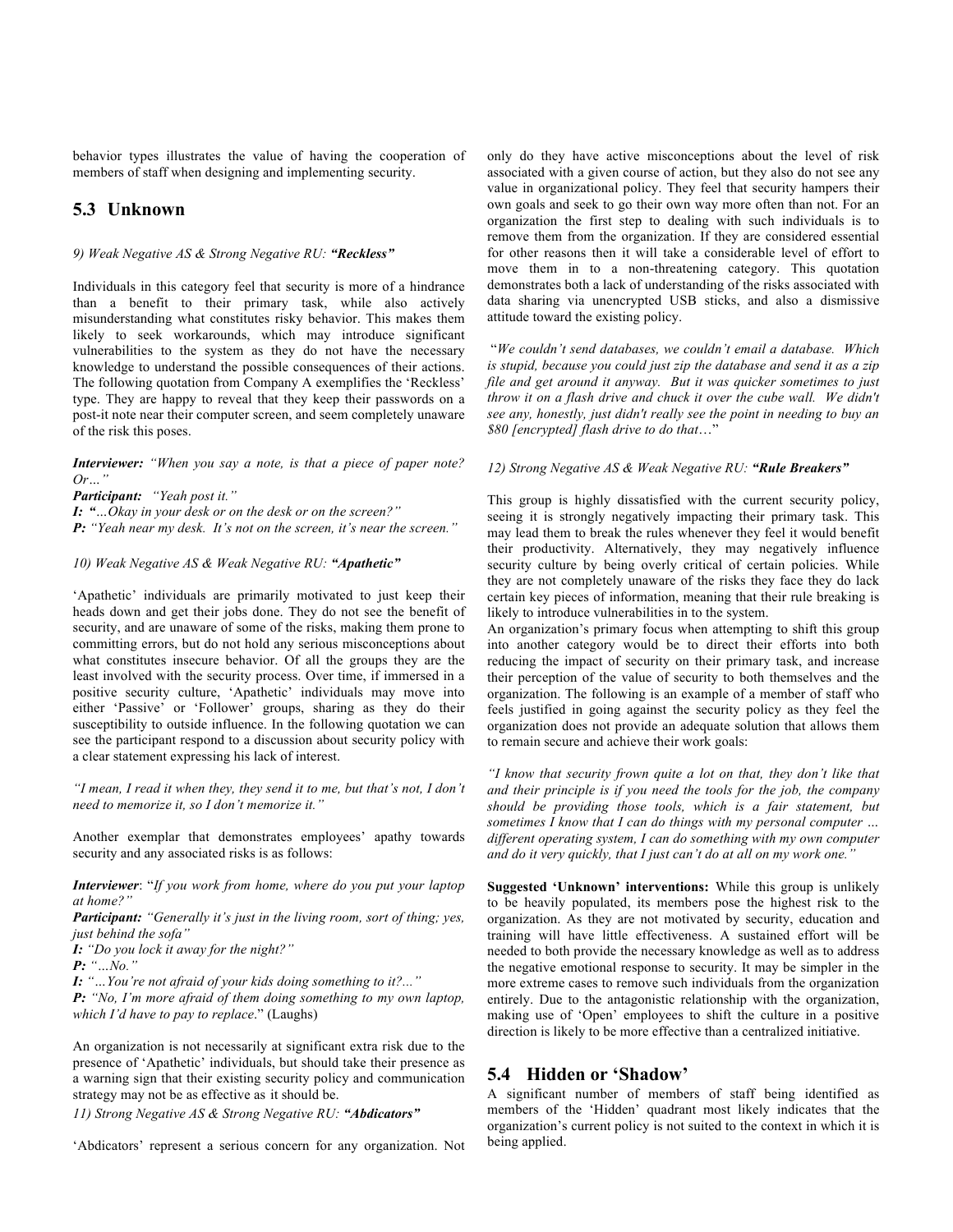## *13) Weak Negative AS & Weak Positive RU: "Excuse Makers"*

'Excuse Makers' feel that security is a hindrance to their primary process, despite understanding that risks are associated with noncompliance. They will circumvent the policy when it gets in the way of their goals, especially in environments when rule-breaking is the norm. They tend to excuse their rule-breaking by referring to the costs associated with compliance. Like the 'Passive', 'Follower', and 'Apathetic' groups, 'Excuse Makers' can be influenced by those around them, and can be seen as an indicator of wider problems, rather than as a serious problem in and of themselves. This quotation demonstrates the consequences of having security tasks that hinder normal activities. The staff in question was trying to solve a network adapter issue but lacked the rights to do so. There were no effective procedures in place to help them and so the delays became an excuse not to bother:

*"I knocked around for a while trying to find an answer. I restarted my machine a couple of times and that probably would have taken an hour. They are slow to boot. Does it stop me? I guess there's two ways. It's either it does slow you down or it makes something so difficult that you think, "Do you know what? I won't bother."*

### *14) Weak Negative AS & Strong Positive RU: "Circumventers"*

This category if individuals share many characteristics with 'Experts'. However, unlike experts they see security as a barrier to achievement and use their skills and knowledge to circumvent policy when it exceeds their limited tolerance. As 'Circumventers' have a strong understanding of the consequences of their actions an organization that identifies these individuals in their staff population should assume that their current policy has not been effectively designed as it is forcing people to choose non-compliance even in the face of a full understanding of the risks. This is illustrated in the quotation below:

*"I know the policy is that there is certain particular…secure flash drive that's got to be used. But it's terrible to use. It's got a…part of it is some virtual thing where you have to log into it…at crucial moments you're taking this flash drive to a presentation and you need*  to get it to work and at a crucial moment, the damn thing doesn't *work. So people, what people do is that they…don't use them because of the…the problem. Because it, uh, we can, I think people can understand the rationale behind the policy, but if the thing doesn't work in practice every time, it gets abused."*

#### *15) Strong Negative AS & Weak Positive RU: "Disaffected"*

A more extreme case of the 'Excuse Makers', this group feels strongly that security is a hindrance and rather than making excuses for their circumvention will feel fully justified in their non-compliant behavior. They lack the deep knowledge to circumvent security effectively, but will instigate non-compliant habits and propagate those through the organization. This quote reflects a member of staff's frustration with the security provision in the organization whilst recognizing the risk:

#### *Interviewer: "How do you devise passwords?"*

*Participant: "I would make them as simple as the system would let me get away with and I would record them in a word document. So it's not all that secure but if there's so many of them and 'remember* 

*me' won't work. I can't remember them all…."*

#### *16) Strong Negative AS & Strong Positive RU: "Shadow Agent"*

'Shadow Security' practitioners seek to completely step outside the company policy as much as possible. They have a full understanding of what constitutes secure and risky behavior and likely possess the technical skills to implement sophisticated workarounds. Members of this group are arguably the most dangerous to the organization as it will include both malicious insiders and those individuals that, while currently still wishing to complete their work tasks, regard the organization as largely incapable of supporting those tasks through an appropriate security policy. Organizations identifying 'Shadow Agents' within their organization should consider themselves at significant risk of either insider attack, or losing highly skilled staff through high levels of dissatisfaction with the organization. In the following quotation we can see this view clearly expressed. The participant is clearly very aware of the risks of keeping password files, but is critical of the current sign on procedures leading them to adopt their own methods for solving the problem. This quote also illustrates the point that individuals in this category are not necessarily malicious, but are simply working outside of the organizational system.

*"Single sign-on should mean that one password is used, but the way I'm talking about is actually like an assisted sign-on that repeats that method but, we're not maintaining that properly so what you're finding is you go back to the old method of logging in directly and keeping passwords in and to be honest, I think what you find a lot is that people either break those passwords down. They keep them in a file on their desktop or they use the same password for everything which defeats the purpose of it I think. The days are passed where this was ok and we need catch up."*

**Suggested 'Hidden' interventions:** Education and training will not be useful in shifting this group, as the problem is not one of knowledge, but rather of decision-making. Instead, the organization should identify which security-related factors contribute toward noncompliance and look to remove or redesign them. 'Fix the human' approaches will be particularly ineffective in adjusting the behavior of individuals in this quadrant, and the organization should look to make changes themselves.

# **6. TOOLS**

The long-term goals of the project is to create a set of tools to detect, measure and visualize actual staff attitudes to risk and security and behavior, using the Behavioral Security Grid, our revision of the Johari Window. The optimal area for employees to reside in is within the 'Open' quadrant, which is positioned on the upper-right hand of the grid and which implies the staff has scored above average in terms of both risk understanding and affective security. Our intent is to develop a scalable metric, not reliant on interview analysis (a current bottleneck in the methodology), that will allow us to rapidly plot whole staff populations on the BSG, providing organizations with a complete 'snapshot' of their current security culture.

Subject to testing and validation, this snapshot would be used as an organizational diagnostic audit tool to identify information about staff security risk behavior which will i) facilitate understanding of the different risk profiles of staff members within the organization and their behavioral responses to real-world security scenarios, ii) identify and locate where the risks reside within the organization, iii)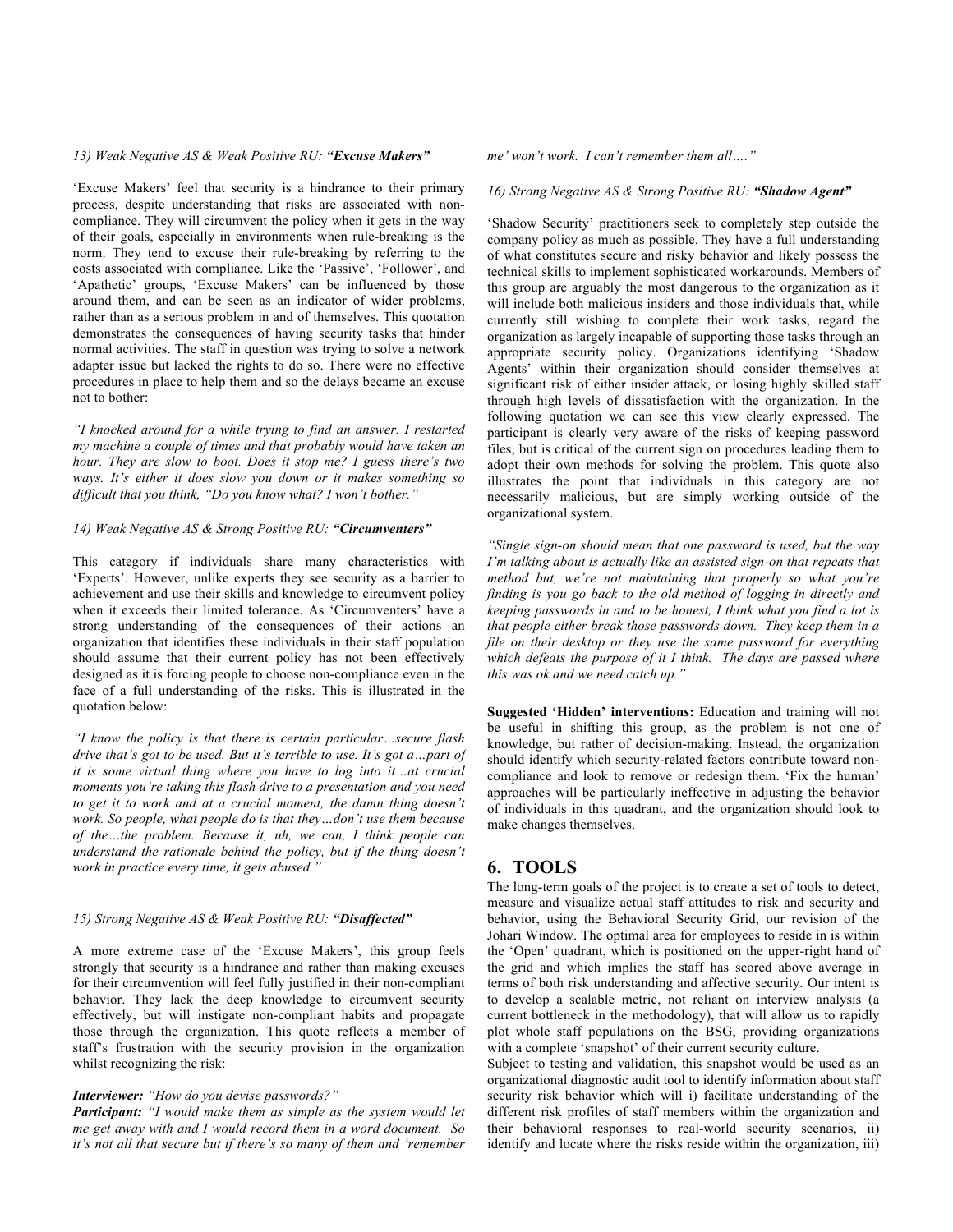plan and execute appropriate, targeted interventions and iv) by remeasuring after a period of time, track changes in the risk attitude within the staff population following an intervention. Using this visualization method will enable organizations to adopt a scientific approach to tracking staff security risk perception enabling them to tailor the deployment of their resources more effectively.

# **7. CONCLUSION**

Treating staff as a homogeneous group damages an organization's ability to provide effective security as policies that do not take the different attitudes, competencies and resulting behaviors of staff populations in to account promote non-compliance. This comes as a result of the burden such policies place on employees. By recognizing that security behavior is driven by both affect and risk understanding we provide a framework based on these dimensions that allows organizations to map the heterogeneity of their staff populations. We also suggest categories based on our understanding of the axes and provide practical suggestions to organizations as to how to identify and manage these individuals. As our categorization includes both positive and negative individuals, organizations can not only identify potential problems that require intervention, but also where they have beneficial expertise and cultural elements that can be harnessed as part of those interventions. Additionally, we recognize the difference in intervention methods needed by the 'Blind' quadrant, where targeted training is a viable strategy, and the 'Hidden' quadrant, which requires organizations to focus on 'security hygiene' by re-designing high-friction security. A successful management strategy will require the right combination of interventions, which must be determined by the specific characteristics of the target population.

Of course, the BSG does not make the assumption that the organizational security policy in place is always beneficial. Indeed, if employees are clustered in the Hidden quadrant and report narratives of not being able to complete their primary task as well as comply with policy, it is likely that the existing policy may be less than optimal. While understanding how appropriate an organisation's policy is can add context to the results of the BSG, this early iteration is designed primarily as a diagnostic tool and does not attempt to formally assess the efficacy of security policy. It instead seeks to reflect how employees feel about security and the extent to which they understand the risks associated with their roles. Nevertheless, it is a useful starting point for an organization to explore in further depth which issues or productivity blockages, if any, exist in relation to the security policy.

A limitation of this work, however, is that the current data set is small. This will be addressed in future work where the model will be analyzed using larger population samples. Additionally, the security types are, at this stage, purely theoretical hypotheses based on logical extensions of the framework. Future work will include further validation and refinement of the suggested security types. The collection of data from other organizations is currently underway, which will allow us to begin validation for the framework itself as well as the security types.

The authors are aware that the coding methodology to date is not sensitive to certain patterns of response, particular those with polarised views, in that it has applied strong and weak positive and negative dimensions to the qualitative data but does not make use of neutral codes. This means that passive participants making few

statements and active participants making many statements but split evenly between positive and negative will achieve similar resulting scores. In response, the inclusion of neutral codes may be incorporated into the framework as part of the validation stage of both the BSG framework itself and the behaviour types. Further research is required to explore the efficacy of this approach.

It should also be noted that although the BSG attempts to measure employees' knowledge around security risks it does not explicitly incorporate a measure for knowledge of the security policy. It is anticipated analysis of the qualitative data from the interviews should provide organizations with further information about this. However, the value of the BSG is in the clarity offered by the axes of Risk Understanding and Affective Security, on which it is not possible to incorporate every aspect of employee security.

In addition, we recognize that at this stage our approach does not provide a means of objectively assessing organizational culture against a standardized baseline. It does however effectively allow comparison between two data sets. These could be drawn from two separate populations in order to compare different organizations, or to compare different departments or geographical locations within a single organization. Alternatively the data sets could be taken from the same population but at different times, allowing changes to be tracked and acted on. This information directly contributes to an organization's ability to secure itself as it both reduces the amount of resources wasted on ineffective training, and decreases the burden placed on users, leading to an increase in compliant behaviors.

*Acknowledgements: The authors would like to thank Anthony Morton, for his initial contribution to the project and Kat Krol and Simon Parkin for their invaluable assistance in preparing this paper.*

*Copyright: Figures 1-5 © Odette Beris, Adam Beautement and M. Angela Sasse*

# **REFERENCES**

- [1] B. Schneier. *Secrets and Lies: Digital Security in a Networked World*. 1st ed. Wiley, 2004.
- [2] I. Kirlappos and M. A. Sasse. What usable security really means: Trusting and Engaging Users. In *Human Aspects of Information Security, Privacy, and Trust*, T. Tryfonas and I. Askoxylakis, Eds. pages 69–78. Springer International Publishing, 2014.
- [3] F. Pallas. Information Security Inside Organizations A Positive Model and Some Normative Arguments Based on New Institutional Economics. *Social Science Research Network*, Rochester, NY, SSRN Scholarly Paper ID 1471801, 2009.
- [4] A. Beautement, M. A. Sasse, and M. Wonham. The compliance budget: managing security behaviour in organisations. In *Proceedings of the 2008 workshop on New security paradigms*, pages 47–58. ACM 2009
- [5] A. Adams and M. A. Sasse. Users are not the enemy. *Communications of the ACM*. 42 (12) pages. 40–46, 1999.
- [6] I. Kirlappos, S. Parkin, and M. A. Sasse. Learning from "shadow security": Why understanding non-compliance provides the basis for effective security. In *USEC*, 2014.
- [7] S. L. Pfleeger, M. A. Sasse, and A. Furnham. From Weakest Link to Security Hero: Transforming Staff Security Behavior.